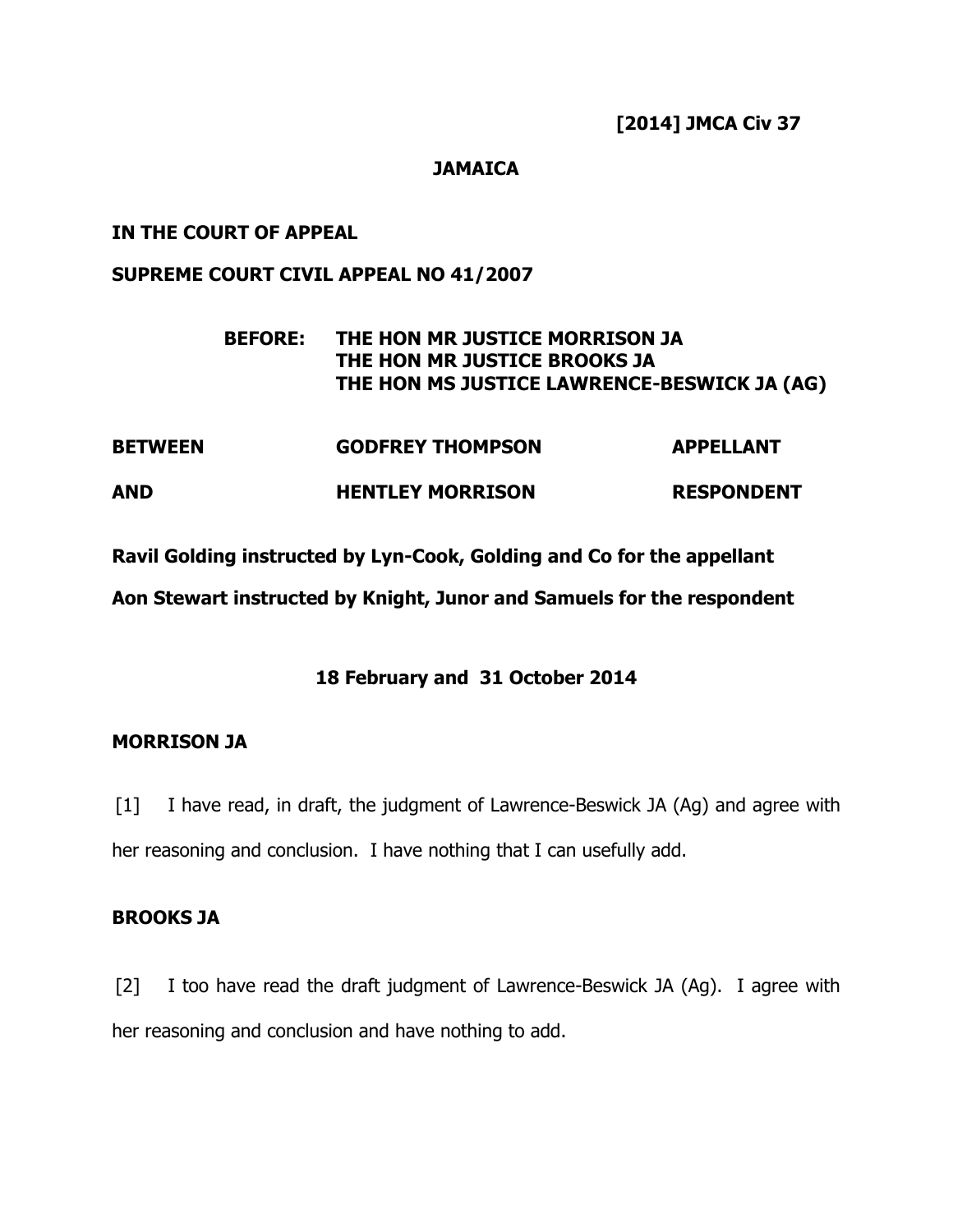#### **LAWRENCE-BESWICK JA (AG)**

#### **Background**

[3] Mr Godfrey Thompson, the appellant, is the son of an employee of Charles Off Track Betting Parlour, located in Mandeville. He was not employed there but would assist his mother in selling bets. On 13 July 2002, Mr Hentley Morrison, the respondent, telephoned Mr Thompson and asked him to place a particular horse racing bet, known as "Pick 9" for him. He would collect the ticket later in the day. Mr Thompson bought the ticket. Both men knew each other before that date and it was not the first time that they were involved in such a transaction via the telephone.

[4] Thereafter the account of Mr Thompson varies from that of Mr Morrison in important details. Mr Thompson asserts that when Mr Morrison asked him to place the bet, Mr Morrison said that he himself did not have the money to place the bet. According to Mr Thompson he told Mr Morrison that if it were that he was looking for someone to "trust" him the money he could not help.

[5] However, when Mr Morrison persisted and Mr Thompson acknowledged actually having money, Mr Thompson told him that he would purchase the bet and if it were successful both men would share the winnings. Mr Thompson bought the bet with his personal money. The bet won.

[6] Mr Morrison's account is different. He asserts that Mr Thompson knew that he was out of town and their usual agreement was that he would reimburse Mr Thompson for all the bets placed as soon as he came into Mandeville. According to Mr Morrison,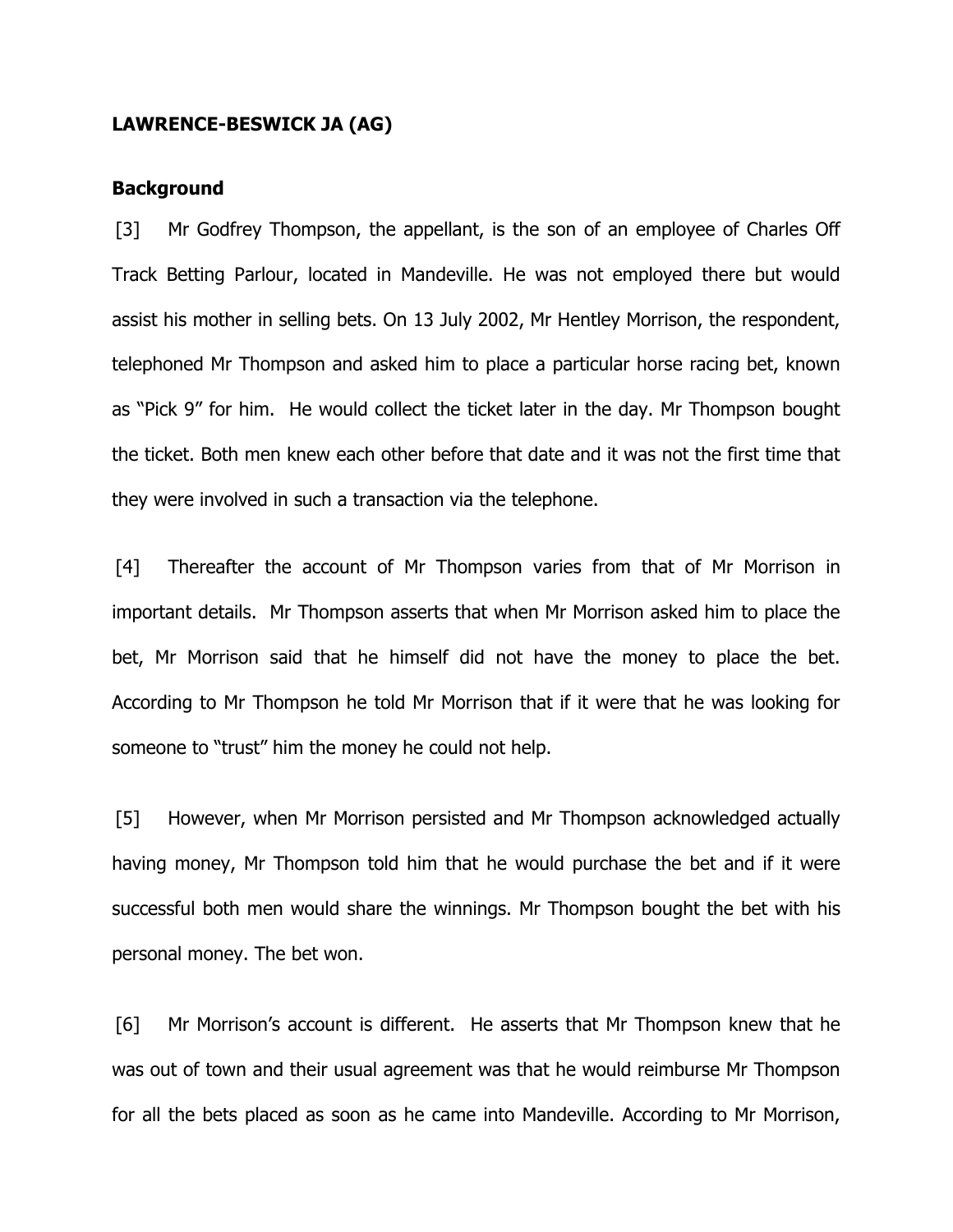when he arrived at the betting shop and was ready to pay for the bet, at first Mr Thompson said that he had forgotten to write it. Subsequently, according to Mr Morrison, Mr Thompson acknowledged that he had written the ticket and demanded half the winnings. He refused to hand the winning ticket to Mr Morrison and, according to Mr Morrison, he also refused to accept the payment for the ticket.

[7] He acknowledged that Mr Morrison had provided the names of the winning horses but said that he would share the winnings, not because he, Mr Thompson was obliged to do so, but because they were friends. On 15 July 2002, Mr Thompson collected the prize money of \$4,167,916.00.

[8] Mr Morrison's evidence further was that Mr Thompson's mother said that if Mr Morrison were to get any of the winnings at all, the men should split the winnings and Mr Morrison should sign signifying that.

[9] Thereafter, Mr Morrison signed a document in which he agreed to be paid half the winnings. Mr Thompson then paid him a manager's cheque and cash totalling that sum. Still, Mr Thompson did not accept the \$320 which Mr Morrison had presented to him as payment for the ticket.

#### **The claim**

[10] On 23 July 2002, Mr Morrison filed suit seeking damages for fraudulent conversion of \$2,000,000.00, alleging that he had entrusted Mr Thompson with the winnings and that with fraudulent intent he had converted them for his own use and benefit or for the use and benefit of a third party.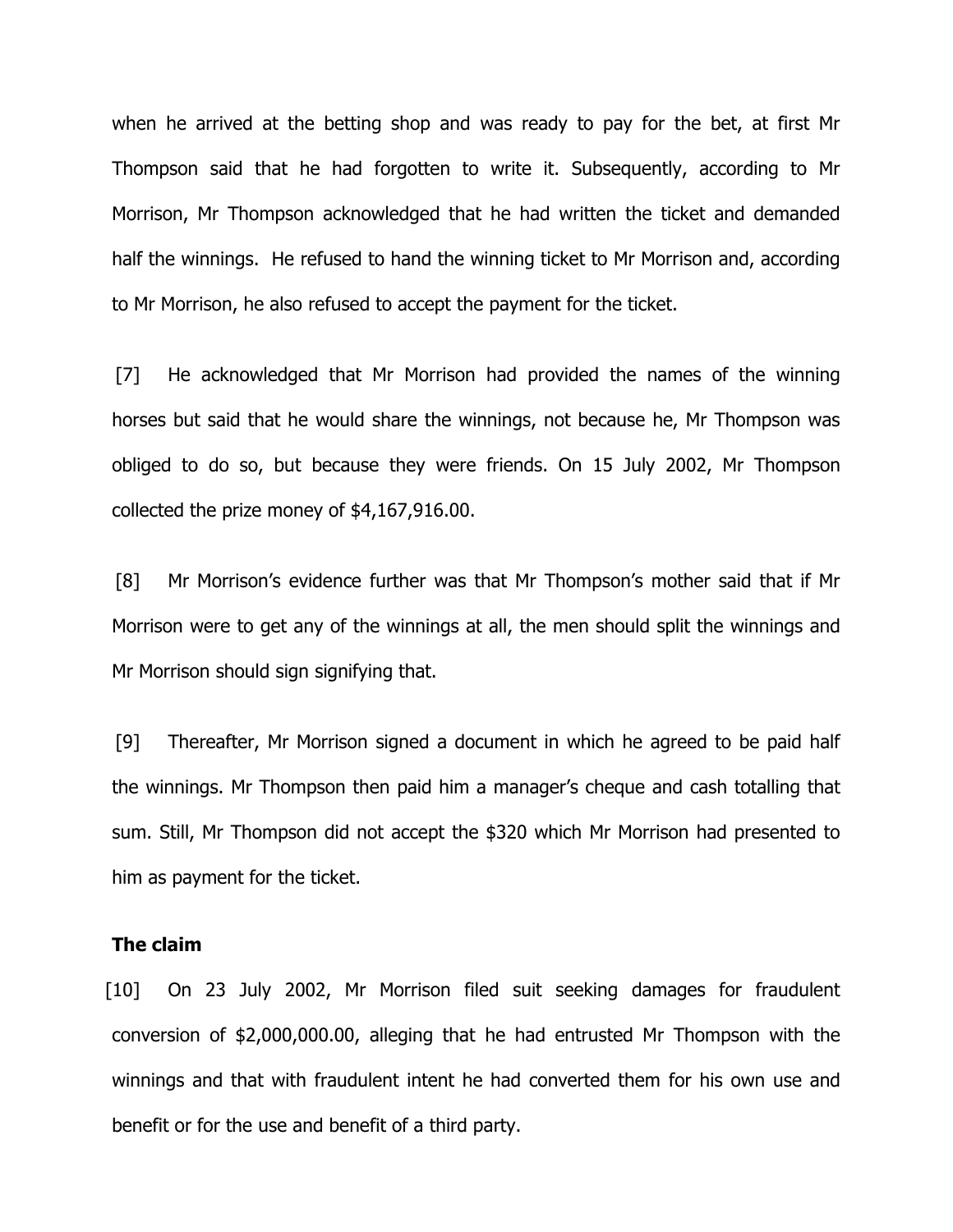[11] On 23 February 2007, after a trial, Hibbert J gave judgment in favour of Mr Morrison in the sum of \$2,000,000.00 with interest. Mr Thompson has now appealed the decision of the learned trial judge.

## **Grounds of appeal**

- [12] There were two grounds of appeal:
	- 1. The learned trial judge erred in law in finding that the cause of action of the tort of conversion was established.
	- 2. There was no evidence before the learned trial judge to form the cause of action of the tort of conversion.

## **Submissions by the appellant**

[13] The first issue argued by counsel, Mr R Golding, for Mr Thompson was that Mr Morrison had failed to prove the tort of conversion. On behalf of Mr Thompson, he maintained that Mr Morrison had not paid for the bet nor attempted to pay for it before the first race was run and therefore he had no right to the proceeds at all.

[14] The argument was that Mr Morrison had been in no position to place the bet due to his lack of funds and his inability to place the bet from the location where he was, in Cross Keys, at the time. He had never been in possession of the ticket and he had not himself placed the bet that won.

[15] According to counsel, Mr Golding, Mr Morrison had failed to prove that he was ever the rightful owner of the betting ticket because at the time of the sale of the bet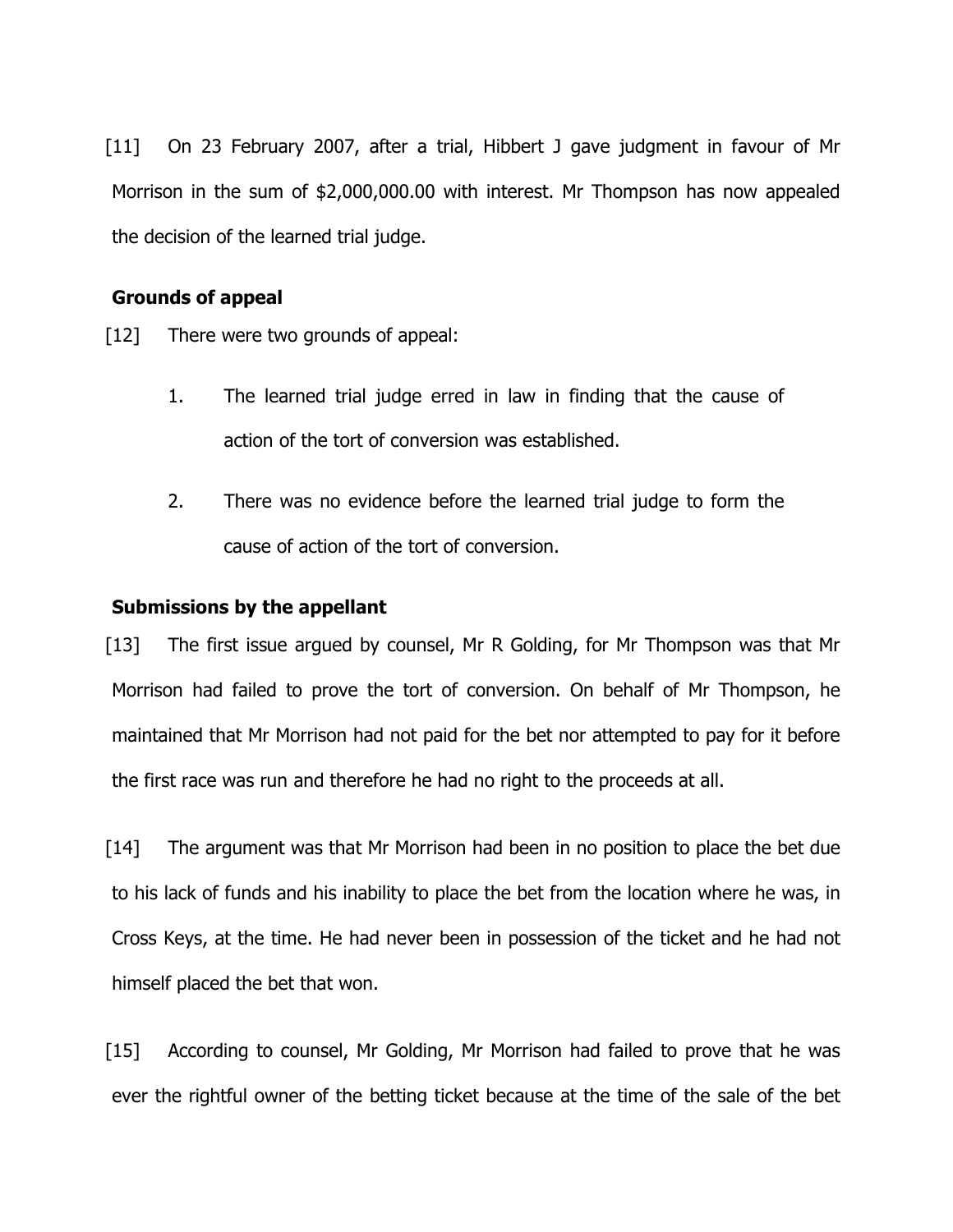Mr Morrison was not entitled to possession. Consequently, his claim to possession was without foundation and should have failed. Counsel argued that Mr Thompson would not have spent his personal funds to purchase the 'Pick 9' ticket for Mr Morrison unless he was to gain some benefit. The primary concern was therefore the issue of consideration, according to counsel for Mr Thompson, and the respondent had totally failed to provide that.

[16] Mr Golding submitted that it was Mr Thompson who had had possession of the ticket at all material times and at no stage of the trial had there been plausible evidence of conversion. Mr Morrison had not established any right to possession of the ticket. He had not paid for the ticket, was never in possession of it and never executed any acts which would cause him to be considered the owner of the ticket. He would therefore not be the owner of the proceeds of the ticket and Mr Thompson would not have committed the tort of conversion.

[17] As it concerns the document which Mr Morrison eventually signed agreeing to receive half the proceeds of the winnings, counsel, on Mr Thompson's behalf, submitted that the agreement which was reflected in the document was between Mr Thompson's mother and Mr Morrison. Mr Thompson had not signed it and it therefore should not be viewed as allowing Mr Morrison to be in possession of the entire proceeds from the winning ticket nor to be in a position to maintain an action for conversion.

[18] According to counsel for Mr Thompson, because Mr Morrison had reduced the contract into writing, this showed that Mr Morrison had made the offer to split the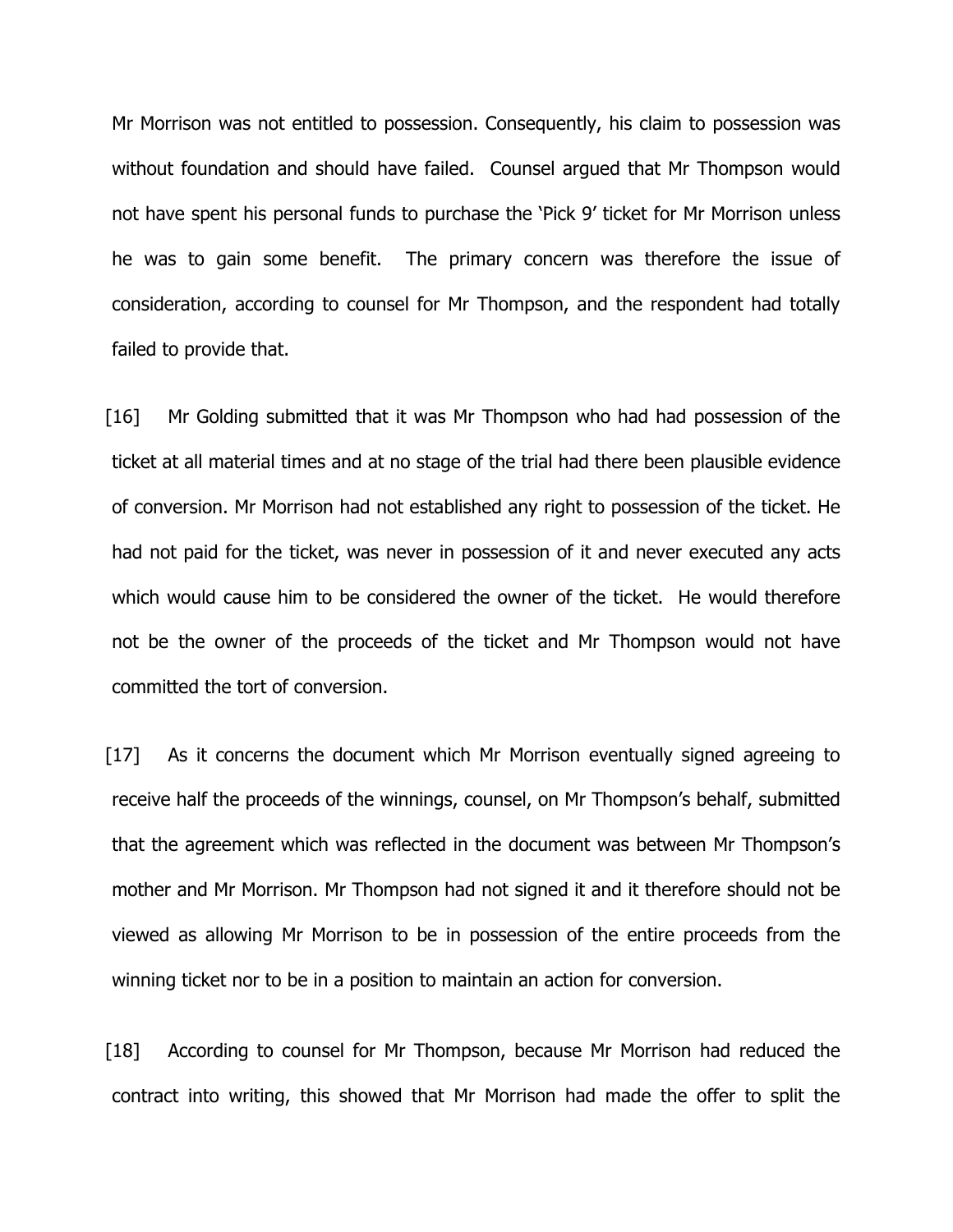proceeds and Mr Thompson accepted the offer. Otherwise, Mr Thompson would have been entitled to the entire proceeds of the bet and could have taken all of it for himself.

[19] Counsel for Mr Thompson argued that consequently the tort of conversion had not been established. If the court found that there was conversion, that would be invalidating an agreement which was written by a consenting adult of his own free will.

[20] Further, such a finding would mean that the property would be vested in Mr Morrison who had no legal right to ownership of it since he, Mr Morrison, had not spent any money to place the bet and the mere knowledge of the winning horses was insufficient to make the winnings a reality.

[21] According to Mr Golding, Mr Morrison himself had admitted to the fact that it was an unfair deal/agreement rather than conversion and counsel urged the court to recognize that the learned trial judge had therefore erred in finding that there was conversion on the part of Mr Thompson. He urged this court to recognize that if the court were to find that there was conversion, it would "leave in 'legal shambles' all agreements so entered by friends where the true ownership is vested in the person who expended the money to ascertain the 'property'". He, Mr Thompson, could have used the money to place the bet for himself but because he was reasonable and honest his actions have resulted in this issue.

#### **Submissions by the respondent**

[22] Mr Stewart, on behalf of Mr Morrison, acknowledged that payment is normally made before the issue of a voucher, but submitted that the evidence revealed that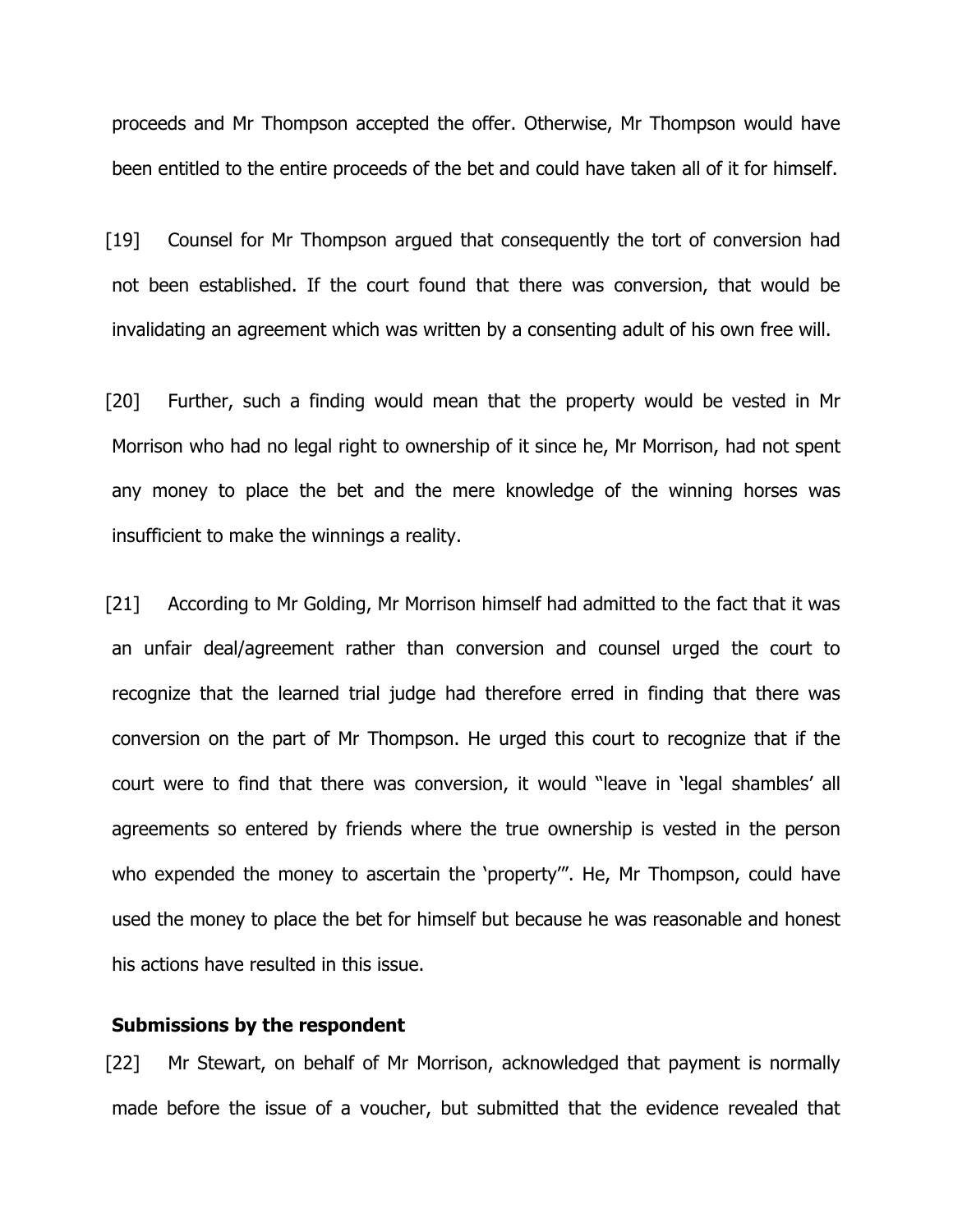when Mr Thompson accepted Mr Morrison's bet, via the telephone, it must have been contemplated by both parties that payment of the bet would come at a later time. If payment came within a reasonable time, it would be accepted.

[23] Counsel argued that to date Mr Thompson has deprived Mr Morrison of half of the winnings and has failed to demonstrate that the learned trial judge, in determining who was the more credible witness, what the facts were and in applying the law, was in such error that his judgment should be disturbed.

[24] He argued that there was a contract between Mr Thompson and Mr Morrison that Mr Morrison would purchase from Mr Thompson a ticket which contains particular information for a particular price. When Mr Morrison asked Mr Thompson by telephone to place the bet, that was an offer. When Mr Thompson accepted the bet in exchange for the cost of the ticket, that was acceptance and consideration, and in failing to provide the winnings Mr Thompson had breached the contract.

[25] However, counsel for Mr Morrison acknowledged that the breach of contract had not been pleaded by Mr Morrison but he urged the court to consider that submission in any event, in order to determine ownership and the right to possession. Counsel submitted that from the moment that Mr Thompson accepted the instructions from Mr Morrison and wrote the bet, the ownership of the betting ticket was immediately vested in Mr Morrison. There had been no agreement which would have vested ownership in Mr Thompson. He urged this court to accept that Mr Thompson's admission that there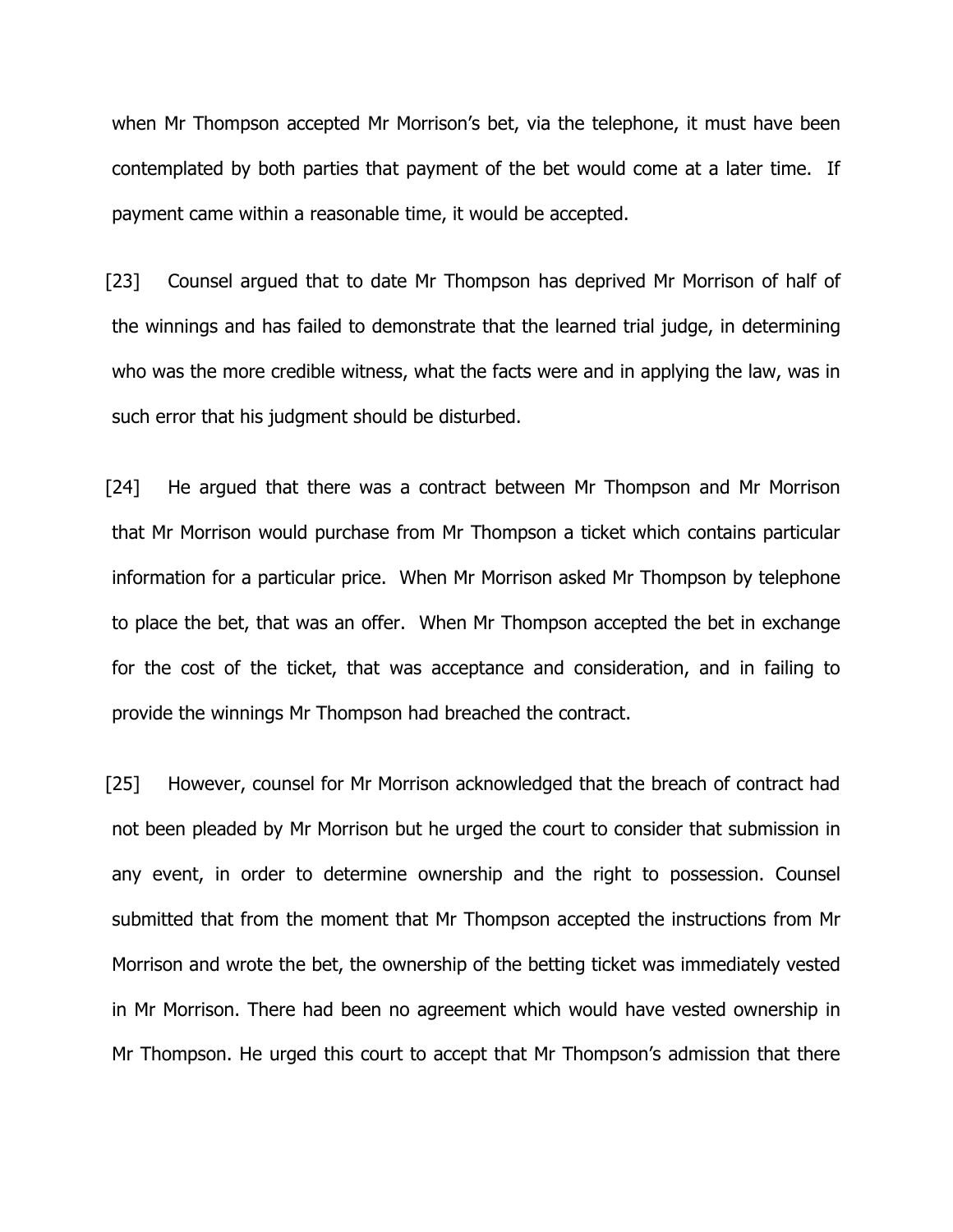was no such agreement was "an insurmountable blow to his credibility and also cements Mr Morrison's ownership and right to possession of the Pick 9 betting ticket".

[26] He submitted that what was actually contained on the ticket, that is the outcome of the bet, was of no relevance to either Mr Thompson or the betting parlour. It was his argument that if Mr Morrison had refused to pay for the ticket because the bet had lost, he would have breached the contract. Mr Thompson would then have been entitled to sue for the cost of the ticket, and may have been entitled to deduct the cost of the ticket and any other costs which may have been incurred from the winnings, and pay the balance to Mr Morrison.

[27] He opined that in any event Mr Thompson would have expected Mr Morrison to pay the cost of the betting ticket because the betting ticket itself had not been intended by either party to be used as security of its costs, nor was that customary. Mr Morrison's argument further was that he had attempted to pay for the ticket on the day in question and that it was not his fault that Mr Thompson had refused to accept his payment. Mr Thompson should in the circumstances be stopped from denying that Mr Morrison owned the ticket and had a right to possess it.

[28] It was Mr Morrison's further argument that Mr Thompson had admitted that there was no agreement made over the phone between himself and Mr Morrison to the effect that Mr Thompson would use his money to buy the bet and share in the winnings. However, Mr Thompson had split half the winnings with Mr Morrison and that showed that he recognized Mr Morrison's right to some of the winnings.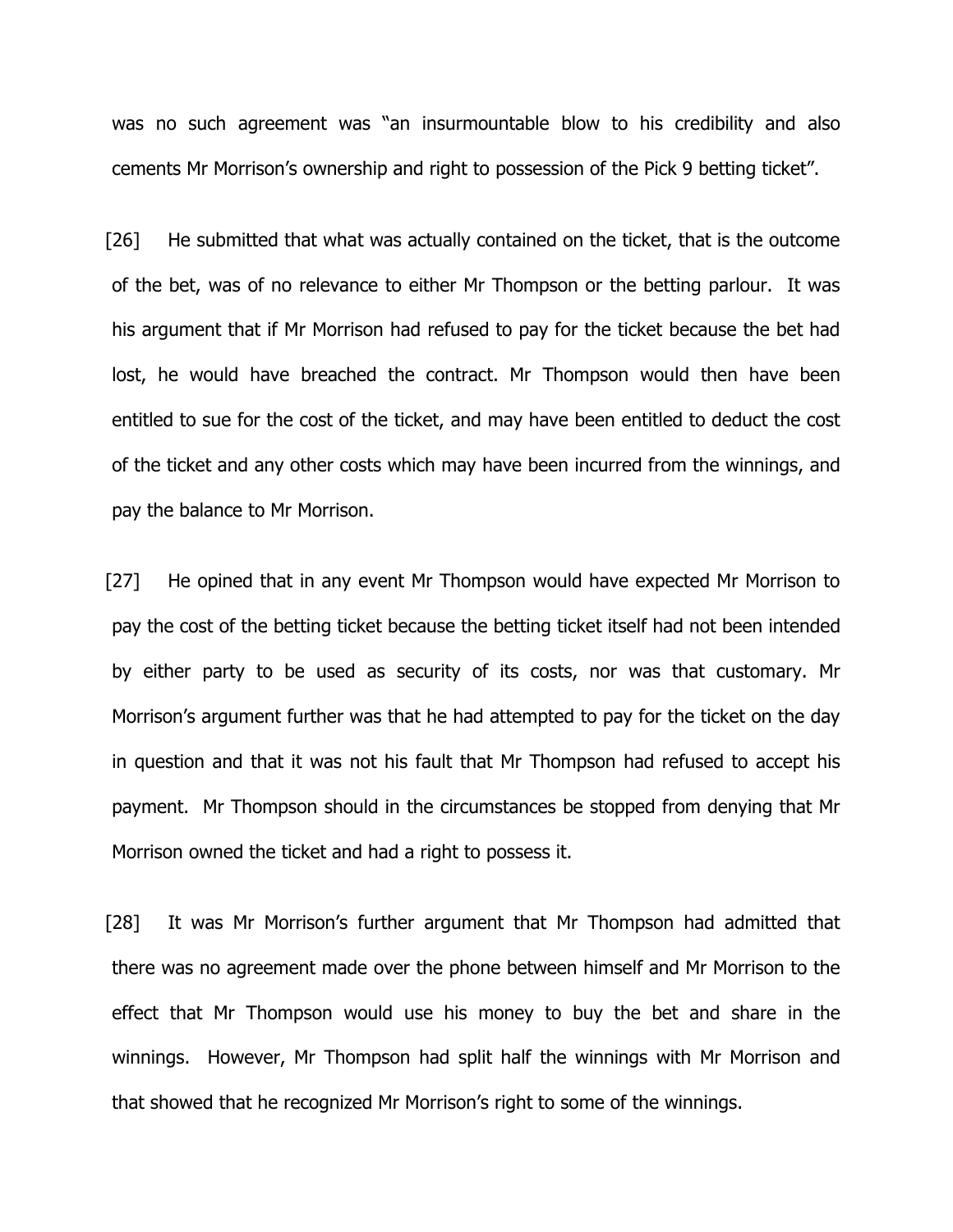[29] Counsel for Mr Morrison argued that there was sufficient evidence before the learned trial judge to prove that both Mr Thompson and Mr Morrison intended that Mr Morrison owned the betting ticket and would have had to pay the cost of the betting ticket regardless of whether or not the bet had won. Counsel submitted that therefore, in failing to return the total winnings to Mr Morrison, Mr Thompson had converted his property and the trial judge had correctly come to that decision.

#### **Judgment**

[30] Regrettably, this court was not provided with the reasons for the judgment of the learned trial judge. This court must therefore draw inferences from his decision without having the benefit of a statement as to the facts which he found proved or the law which he applied.

### **Analysis**

[31] The grounds of appeal overlap and I propose to consider both grounds together. The main issue is whether or not the evidence before the learned trial judge supports a finding that the cause of action of the tort of conversion was established.

[32] At the foundation of the issues in this case is the determination as to where the ownership of the winnings lies. In this matter the parties agreed on many of the facts. The parties seem to accept that the person who is entitled to possess the ticket/voucher is entitled to the winnings.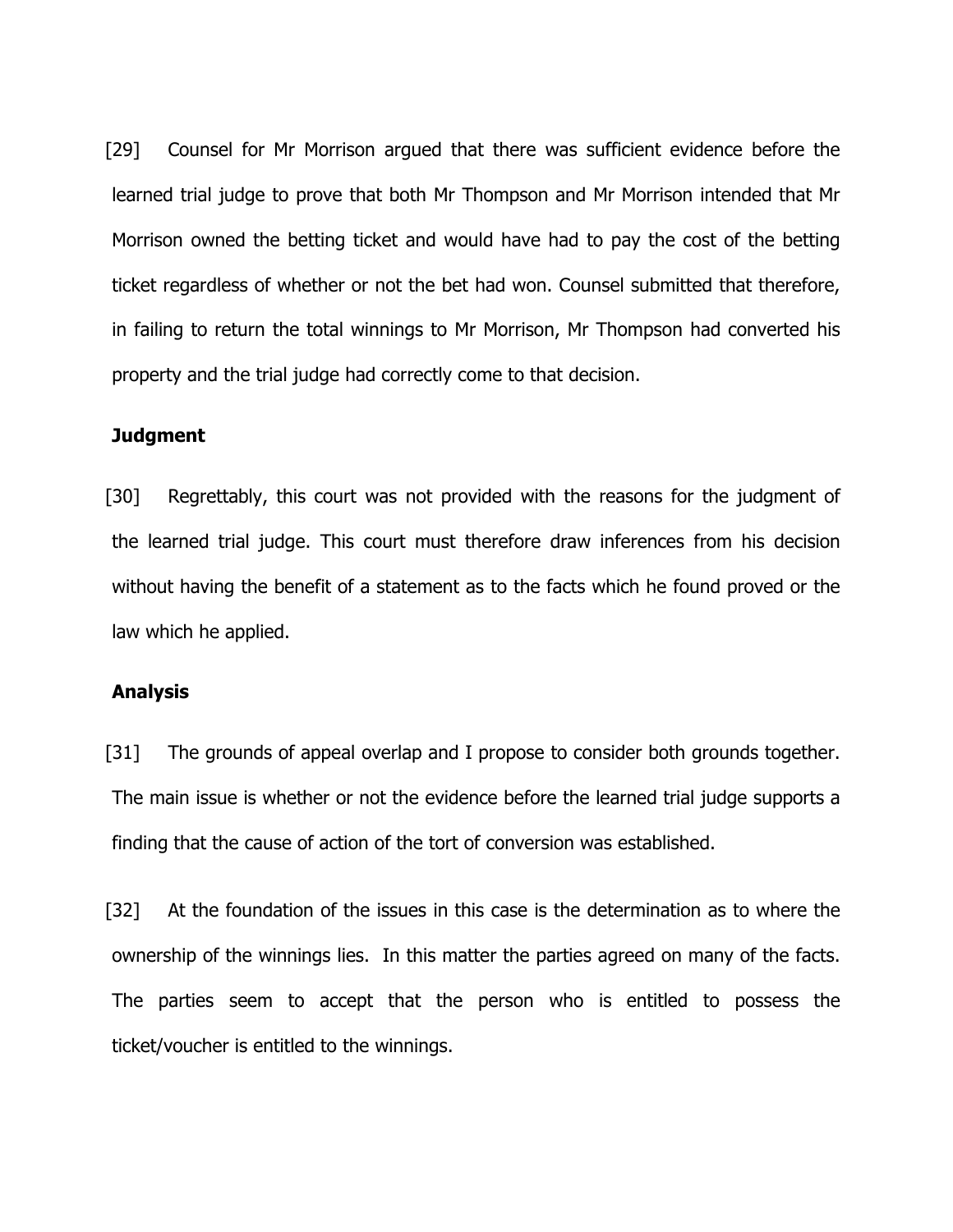[33] Mr Morrison's account, which it must be presumed that the learned judge accepted as true, was that he had on more than one occasion placed bets with Mr Thompson via the telephone and would come to the shop and pay before the race was run. This time however, he sought to pay for the ticket whilst one of the nine races was being run, and Mr Thompson refused to accept the payment.

[34] In entering judgment for Mr Morrison, the judge must be taken as having rejected the account of Mr Thompson and to have therefore accepted that of Mr Morrison. Was the learned judge entitled to do so?

[35] The question concerning ownership, posed by Mr Stewart is extremely pertinent. It is this: Would Mr Morrison have been expected to pay the price of the ticket if he had placed the bet and it had lost? The answer to that question must clearly be in the affirmative.

[36] The expectation was that Mr Morrison would pay for the ticket even if it failed to win. Indeed, if the amount were not paid, litigation to recover any outstanding amount would be one option. The converse would also be true. If the bet won he would be expected to pay. That expectation would be based on the contract which would have arisen when Mr Morrison made the offer to purchase and to place the bet and Mr Thompson accepted and placed the bet, consideration being the monies from the sale of the bet as these monies would inure to the benefit if the betting establishment for which he was acting as agent at the time.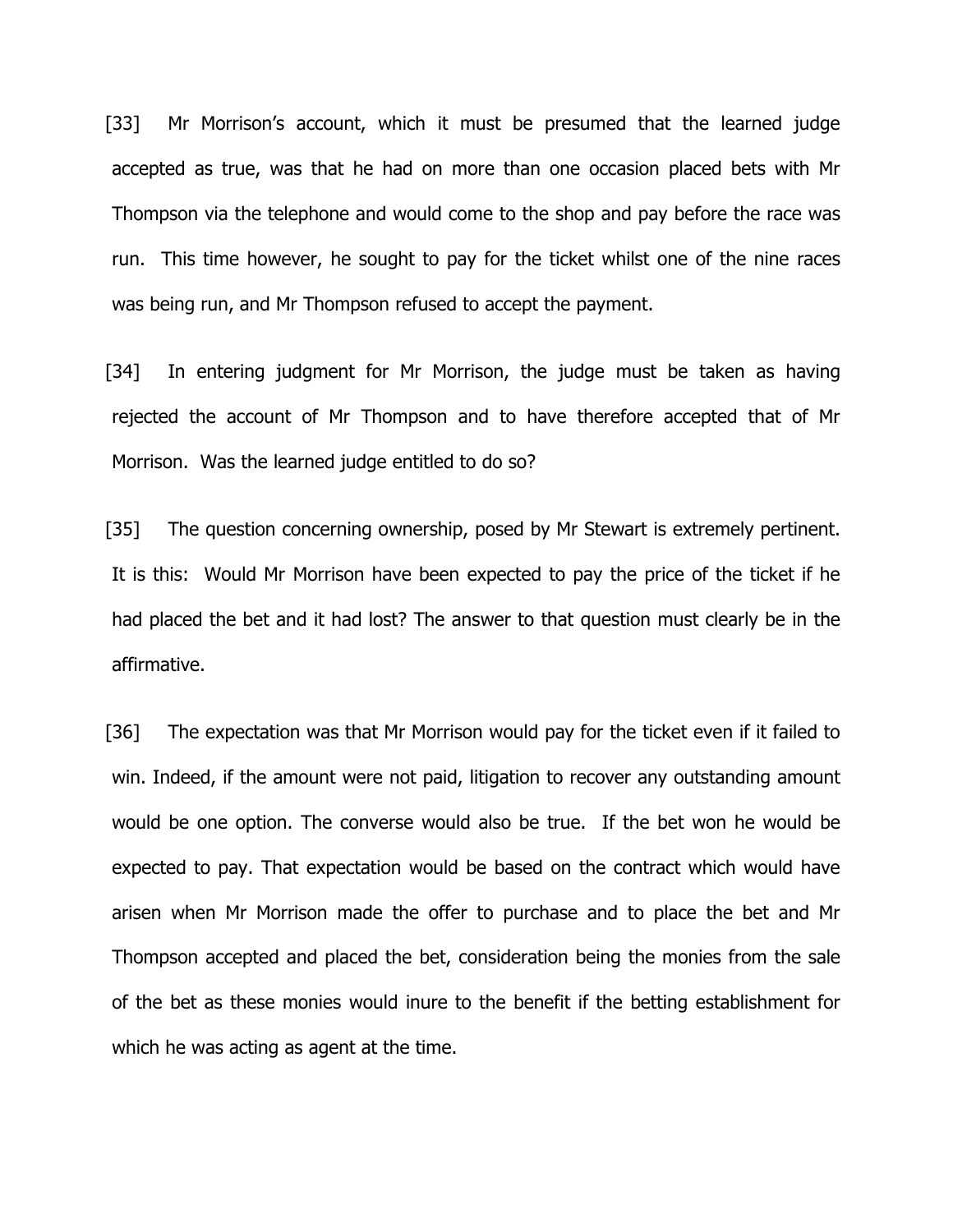[37] It follows therefore that Mr Morrison had the right to possession of the ticket, provided of course, that he paid for it. Mr Morrison's evidence was that Mr Thompson had refused to accept the cash which he tendered for payment of the bet. The judge's decision must mean that he (the judge) found as a fact that Mr Morrison had either paid the amount or had been ready, willing and able to do so but payment had been refused. In either scenario, which the learned judge must have contemplated, Mr Morrison had the right to possess the ticket.

## **Conversion**

[38] The claim was brought for conversion of the proceeds of the bet. For conversion to occur, Mr Morrison would have had to have the immediate right to possess the ticket (Pollock's Law of Torts). In **Caxton Publishing Co. Ltd. v Sutherland Publishing Co Ltd** [1938] 4 All ER 389, 403 Lord Porter referred to Lord Atkin's definition of conversion in **Lancashire and Yorkshire Ry Co v MacNicoll** [1919-19] All ER Rep 57 as:

> "dealing with goods in a manner inconsistent with the right of the true owner amounts to conversion, provided that it is also established that there is also an intention on the part of the defendant in so doing to deny the owner's right or to assert a right which is inconsistent with the owner's right."

The learned authors of Pollock's Law of Torts opined that:

"Conversion may be described as the wrong done by 'unauthorized act which deprives another of his property permanently or for an indefinite time'." (Page 269, para 2)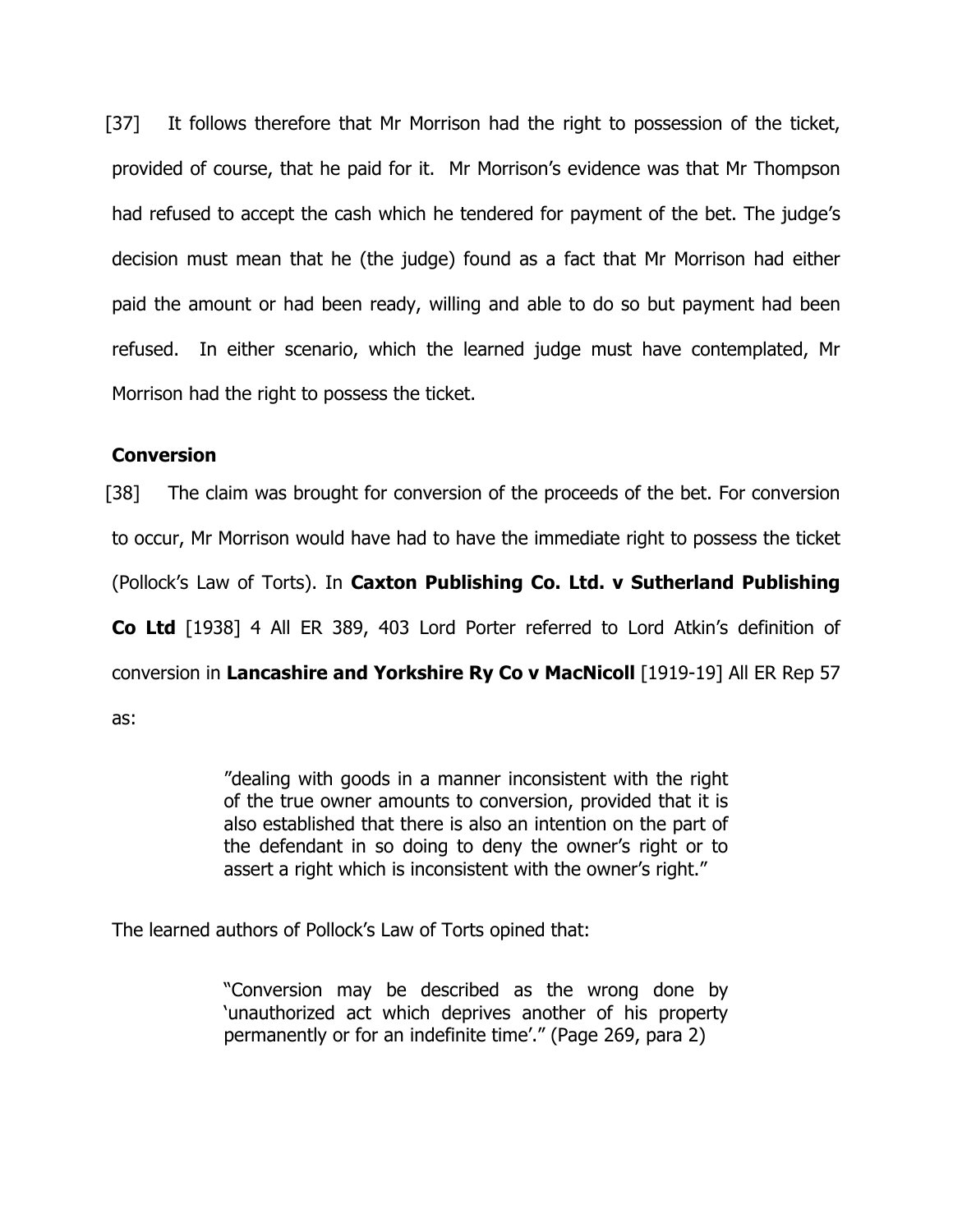[39] In entering judgment for Mr Morrison, it must mean that the learned trial judge, found firstly that Mr Morrison had the right to possess the ticket, and also that Mr Thompson dealt with the ticket in a manner inconsistent with the right of the true owner. The right of the true owner was to use the ticket to redeem the winnings to which he became entitled when the horses he had selected as winners did in fact win their respective races.

[40] The unchallenged evidence was that Mr Thompson did not provide Mr Morrison with the ticket or the entire winnings. The learned judge was thus entitled to find that Mr Thompson dealt with the ticket in a manner inconsistent with the right of the true owner.

[41] For conversion to be proved however, Mr Morrison would, in addition to the above, have to establish that there was an intention on the part of Mr Thompson in so doing to deny the owner's right or to assert a right which is inconsistent with the owner's right.

[42] Here again it is unchallenged that it was Mr Thompson who went to retrieve the prize money, without the authority of Mr Morrison, and it was he who retained some of the winnings. These facts provided a solid basis for the learned judge properly concluding, as he must have, that Mr Thompson had an intention to deny the owner's right or to assert a right which was inconsistent with the owner's right.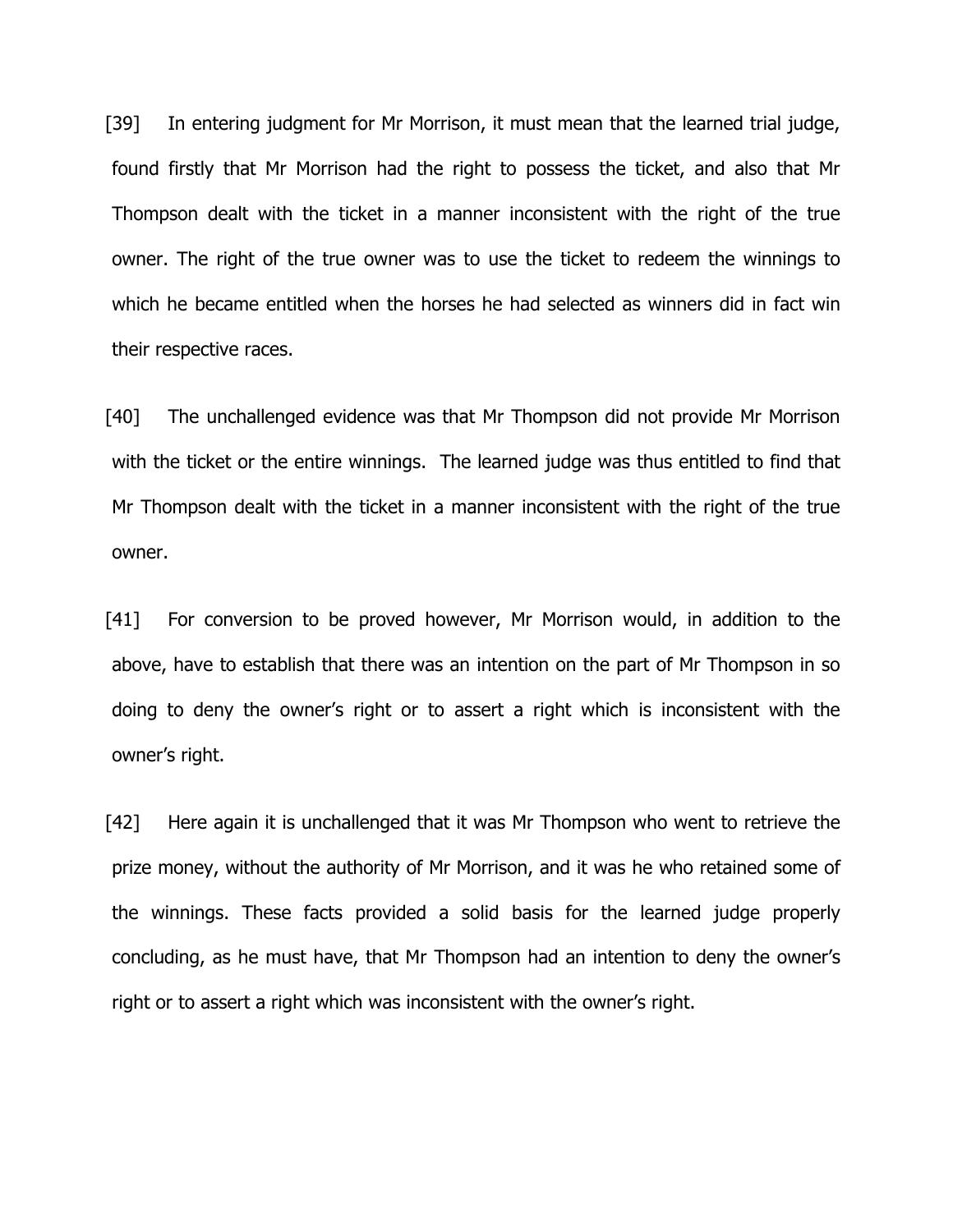#### **Actions after the races**

[43] It is unchallenged that after the dispute arose, it was the mother of Mr Thompson, who was an employee of the betting shop, who caused a document to be prepared which purported to record an agreement for Mr Thompson and Mr Morrison to split the winnings between the two men. Mr Thompson did not sign that document. Rather, it was his mother who signed it, seemingly in a bid to bring resolution to the situation in which her son was. There was no evidence that she was authorized by her son to contract on his behalf, and any contract that there may have been could not, without more, bind Mr Thompson. In any event, Mr Thompson's evidence was that he was not aware of the agreement between his mother and Mr Morrison (page 87 of transcript).

[44] Further, Mr Morrison's evidence was that for his part he signed the document indicating that he would take half of the proceeds because he believed that he would get no proceeds whatsoever unless he signed. If this evidence is true, this would mean that he signed the document under duress and did not in fact agree to it. The document would therefore not be valid.

[45] The presence and/or validity of an agreement to split the winnings or the breach of any such agreement did not form a ground of appeal. It therefore need not be considered by this court, more so since there are no reasons available to explain the judgment of the learned trial judge and no basis to say that he considered issues outside of the parameters set by the pleadings.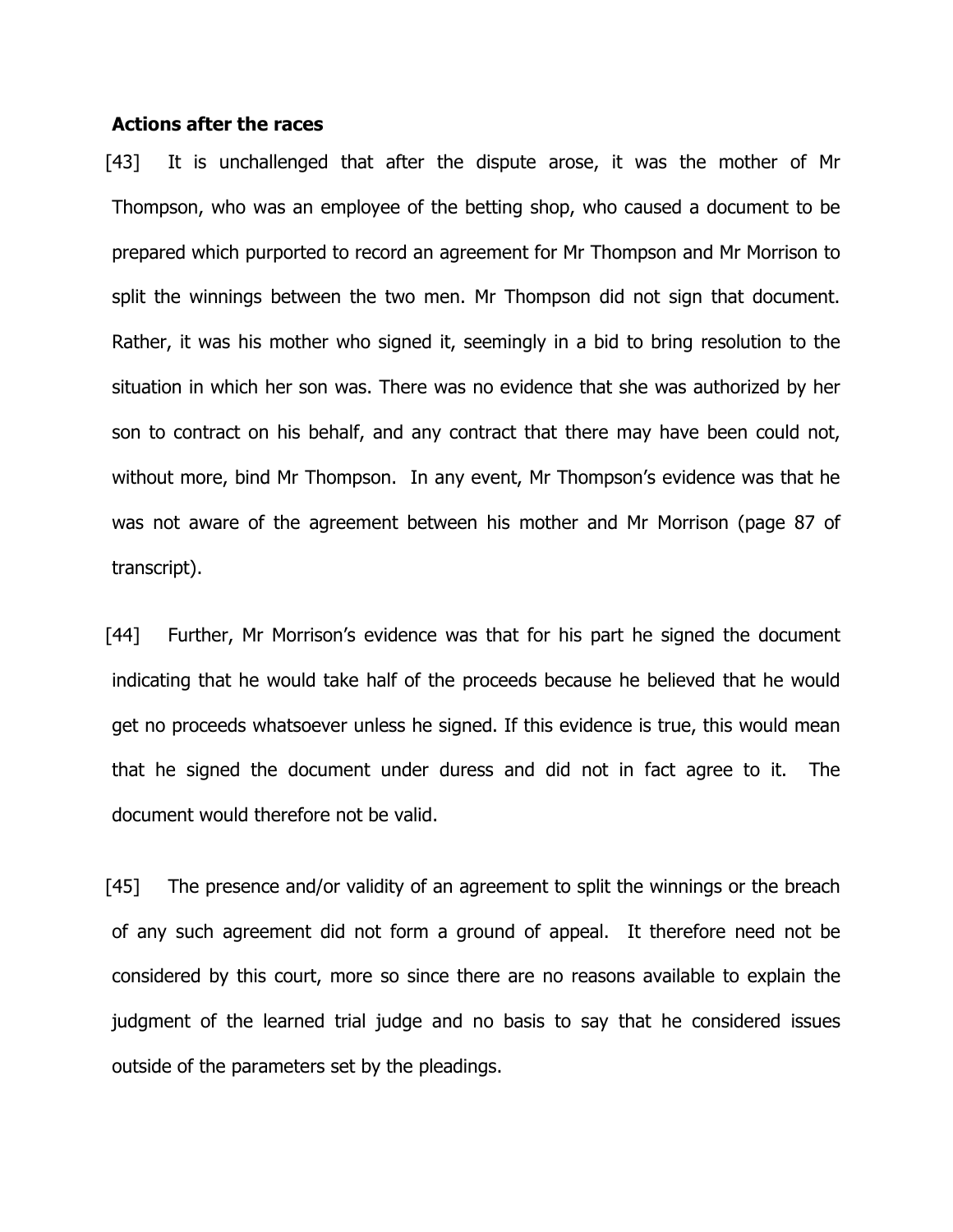[46] Nonetheless, in my view, the intention of Mr Thompson to deny Mr Morrison's right to his winnings became more evident by his actions after he collected the winnings. Whether or not a valid contract existed, it is a fact that Mr Thompson gave Mr Morrison only a portion of the winnings, retaining some for himself and that he unilaterally determined the portions. This, to my mind, provided a basis for the learned judge to accept, as he must have, that Mr Thompson's intention was to deny the owner's right to the ticket and winnings or to assert a right which is inconsistent with the owner's right.

## **Conclusion**

[47] Based on the judgment pronounced, it must be presumed that the learned trial judge accepted Mr Morrison as a credible witness. In entering judgment for the claimant, the judge showed that he accepted that Mr Morrison was the owner of the winning ticket and winnings. Further, he would have found that Mr Thompson had sought to deprive Mr Morrison of all or at least some of his winnings and that he intended to deal with the tickets and winnings in a manner inconsistent with the right of the true owner Mr Morrison, and to deny Mr Morrison's right to the winnings.

[48] There was sufficient evidence to support such findings. The learned judge would have applied the law to the evidence which he accepted as true and the conclusion would be inevitable that Mr Thompson had converted the property of Mr Morrison.